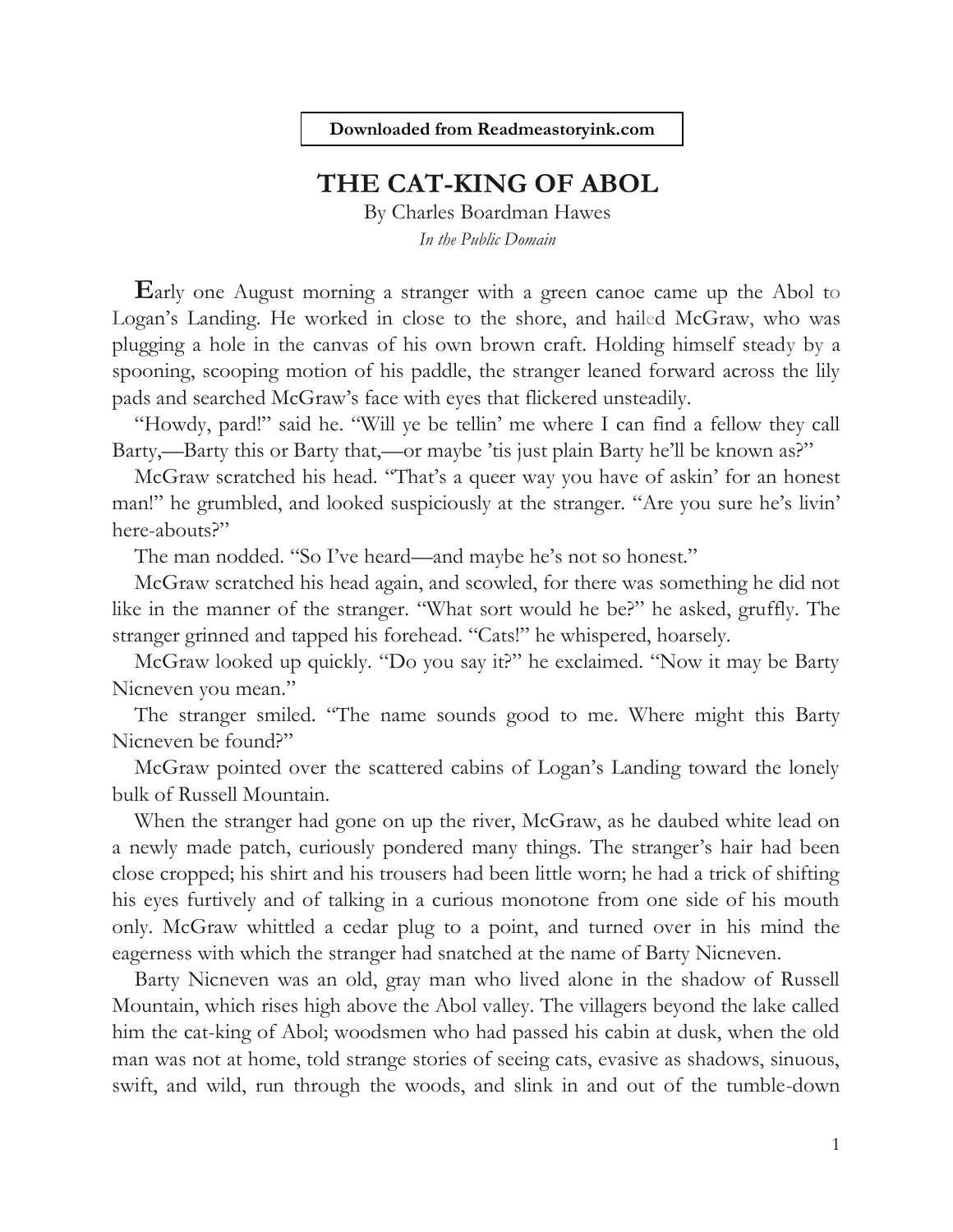shanty. They said Barty Nicneven had numbered and named all his cats; that he talked to them as if they were human beings, and that, with strange hissing tones, he could bring the light of understanding to their green eyes.

Cats are said to lack loyalty, and their hearts are said to be selfish; yet, according to all reports, Barty Nicneven's pets displayed the fidelity of dogs, and thereby provided an argument for those who discussed the question on winter nights at Logan's landing.

The very night before that August morning, McGraw had come down the old hauling road by Barty Nicneven's camp, and had heard a curious wailing sound. At first he thought it was the cry of a bird or a wild animal. When the sound was repeated, McGraw peered over a "blow-down" into the clearing, and there he saw old Barty Nicneven sitting in front of his door—and from the woods came cats, cats, cats. They came leaping and frolicking; they came crawling and sombre; they raced through the rustling grasses and the bending briers; they stepped along old logs with the caution of hunters. They surrounded the old man, climbed on his shoulder, snuggled in his lap. Never had McGraw seen so many cats at one time. Then Barty Nicneven's lips moved, and McGraw heard again that wailing sound, and saw more cats come bounding from every direction toward their master. The old fellow smiled on his pets and ran his hand over their soft fur; he talked to them in a low, sad voice, and fed them chunks of raw meat. When McGraw stepped into sight from the underbrush the scene changed instantly.

Barty Nicneven started to his feet with fear in his face, and the cats swarmed round him. At first they had been ominously silent; then, slinking here and there into the slashings, they began to spit and snarl at McGraw; their eyes widened and their tails fluffed large above their arched backs. Behind them stood the old man, with his gray hair rough and tousled and his long beard lying on his broad chest. McGraw hurried by the group as quickly as he could, for he could not help feeling afraid of the hermit and his beasts.

When he had gone a little way, he heard Barty Nicneven call after him, cheerily though, "Good luck to you!" He hastened on, however, and looked back only once; then in the dusk of the gathering night he saw the statuesque figure of the old man, standing straight and tall, in an attitude of mingled loneliness and fear.

In spite of his queer ways and his cats, Barty Nicneven was known to be a kindhearted man. On a winter day he had taken Donnelly of the Pitsfen Farm into his shack, bound his sprained ankle, and kept him for three long storm-bound weeks of convalescence, while the world below thought him dead. Afterward, Donnelly said many times that the old man had nursed him and cared for him with a woman's tenderness; but even he admitted that Barty was not like other men, and that he had a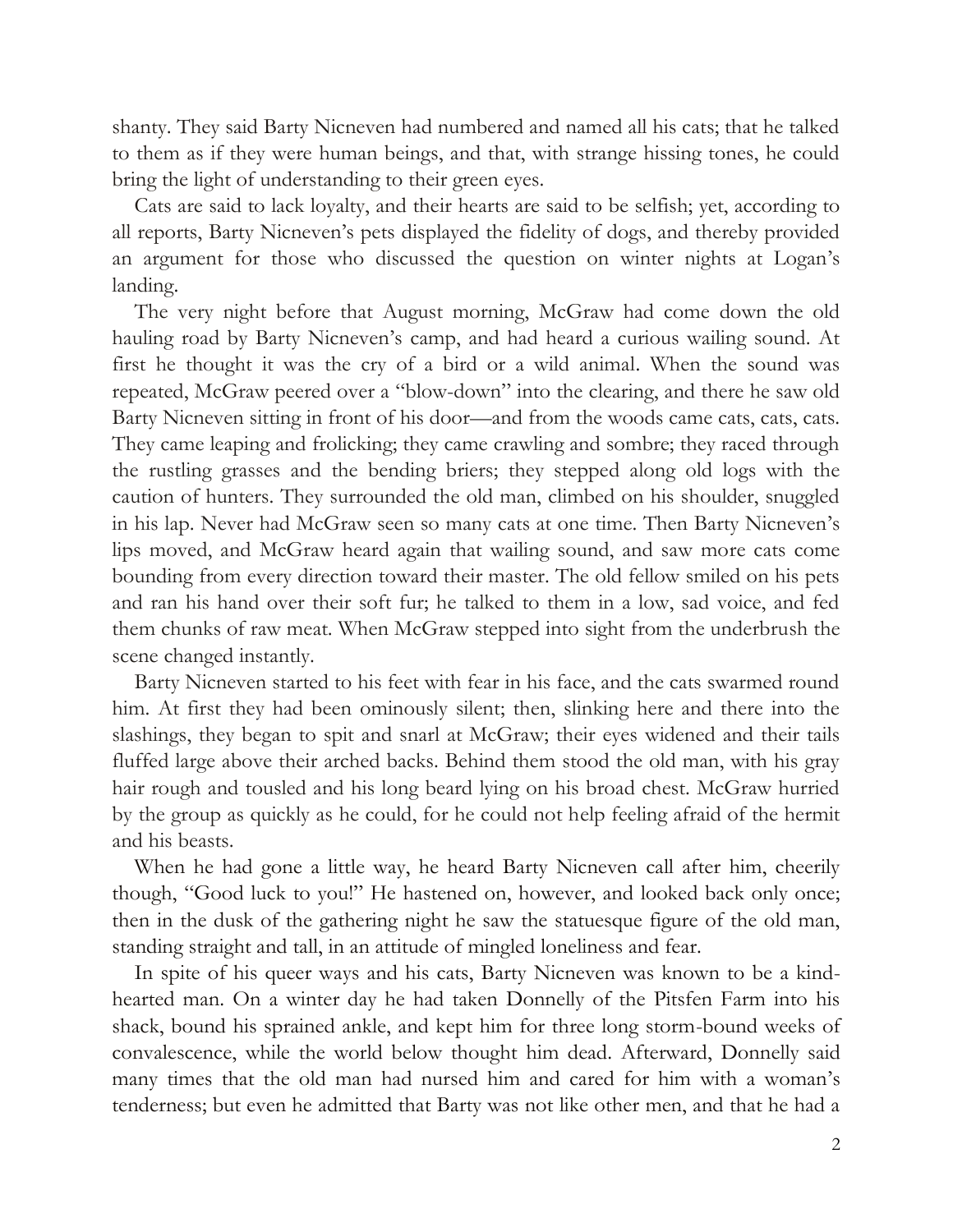great fear of strangers. One evening, he said, Barty had spoken of a man whom he expected to come up from the river towns—a man whose arrival he dreaded; and as the hermit told of the unknown enemy, he had shrunk timidly back into the corner of the cabin, where it was so dark that the eyes of his cats shone green and ghastly beside him.

And now a stranger had come up the Abol, searching for a man named Barty.

McGraw thought of all those things as he looked after the man paddling round the bend of the river. He wondered what business the stranger could have with Barty, and, strangely enough, thought of an old story about a drunken trapper who had dropped into Barty Nicneven's camp with the avowed idea of making trouble for the hermit. Barty had talked to his cats in the whistling cat language and the creatures had charged the invader from every side, scratching him until he bled, ripping his clothes from his back, overpowering him by their very numbers, until he fled away into the woods. Probably no one believed the tale; but to men who listened to the rustling in the shadows, and heard the calling of a whippoorwill in the thicket, and watched the fireflies circling and flashing over the low meadows, it seemed real and terrifying.

When, after leaving McGraw, the stranger came to the mouth of Russell Stream, he lifted the green canoe from the water and slouched up to the camp and storehouse, where a Finnish watchman was sitting in the sun. The stranger sat down and fell into conversation with the Finn; he ate dinner and supper at the camp, and spent the evening toasting his feet before the cookstove. During the evening he managed to learn a great deal about the lay of the land round Russell Mountain.

"Near twenty years since I was in these parts," he said. "There was a time when I could travel this country with my eyes shut, but a man forgets a deal in that length of time."

"That's so," said the Finn.

"Yes. But there's things a man don't forget in all that time—no, not in all them years. There's things you don't ever forget, yes, there is." The stranger shook his fist at the stovepipe.

"You know, friend,"—the stranger went on; his voice had sunk to a whisper,— "there's a man in this world that I remember all them years, yes. He done me dirt once, so he did."

There was a suggestion of an untold story behind the stranger's easy manners that roused the Finn's curiosity; but when he showed his interest the stranger became cold and silent. They had breakfast together the next morning, and then the stranger went off through the dewy grass up the tote road.

The Finn, watching him from the cool shade of the cabin, wondered about many things as he wiped the breakfast dishes.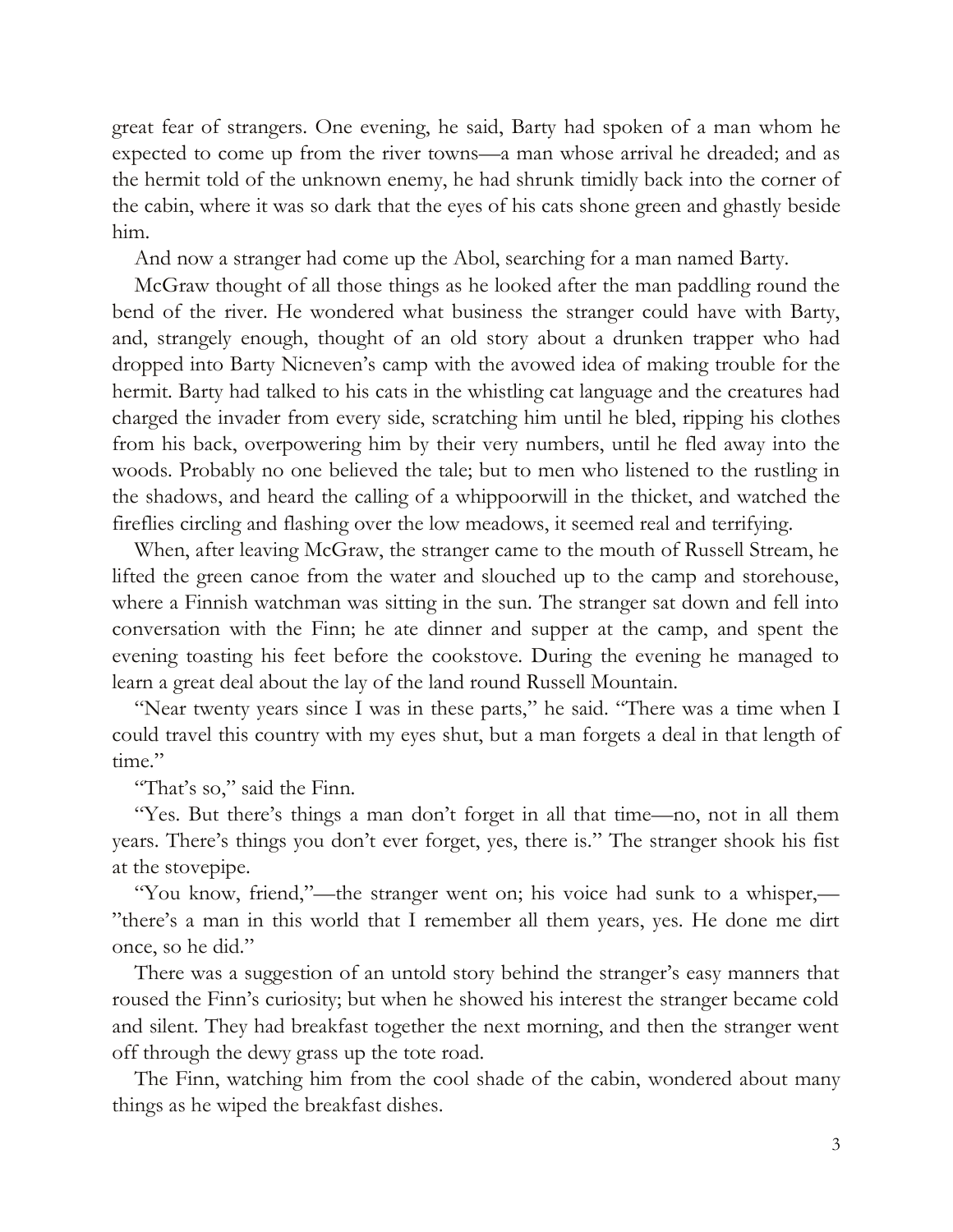The stranger followed the old path, slipped off to the right on the third cut-off, and after seven miles of uphill going struck into the Russell Mountain tote road. Gradually his stilted stride swung into the natural gait of a man bred to the woods; but plainly he was not used to it, for he panted and puffed, and stopped to rest in an old lumber yard. Presently from inside his shirt he drew a revolver, examined it and carefully loaded it. Then he put it into his coat pocket, where it would be easy to reach. As his coat swung back it revealed a long sheath knife in his belt.

The tote road tops the ridge that leads up Russell Mountain, and runs along a banked terrace that drops a steep four hundred feet to a brawling stream in the valley. The stranger looked down through the cuttings, dotted with solitary hemlocks and birches, and saw the silvery gray roof of Barty Nicneven's camp. It stood beside the brook that boiled white among the rocks. Something moved below him, and at first he stared in nervous fear; then he saw that the moving object was a cat. Another creature darted across the road into the underbrush. Startled by a rustling close at hand, the stranger turned and caught a glimpse of yet another cat disappearing in the brick-red needles of dried pine stops and slashings.

"I vum!" he muttered, and rubbed his brow with his coat sleeve. "I vum!" He was strangely ill at ease.

He touched the revolver in his coat pocket and began cautiously to slip through the brush along the maze of bewildering roads that converged at the camp. He moved slowly, and stepped on bare earth and mossy rocks, in order to make no noise.

"Well, Barty, boy," he chuckled to himself, "you done me dirt, but my time is coming!"

On the valley road, in the shadow of the great ridge, where the peaked mountains slanted together and met each other by the rushing stream, he paused, awed in spite of himself by the towering height of the spruce-topped hills. His footsteps could not be heard on account of the roar of the brook; crouching low, he slipped from bush to bush. As he entered the ancient yard, he saw a man inside the old cabin.

From every side, along the brook, before and behind, cats stared at the intruder. An uneasy fear had crept into his mind; but as he became familiar with his surroundings, his awe wore away. His hand grasped the revolver in his coat pocket. He stepped into the doorway.

As the shadow fell across the room, Barty Nicneven turned. He was an old man, and he stared at the stranger as if he could not trust his sight. His face grew paler and paler; in his eyes was the despair of the haunted. He stepped back across the room.

"Go 'way!" he gasped, and thrust his hands out before his face. "Go 'way from here!"

"We-e-e-e-ell, Barty," drawled the stranger.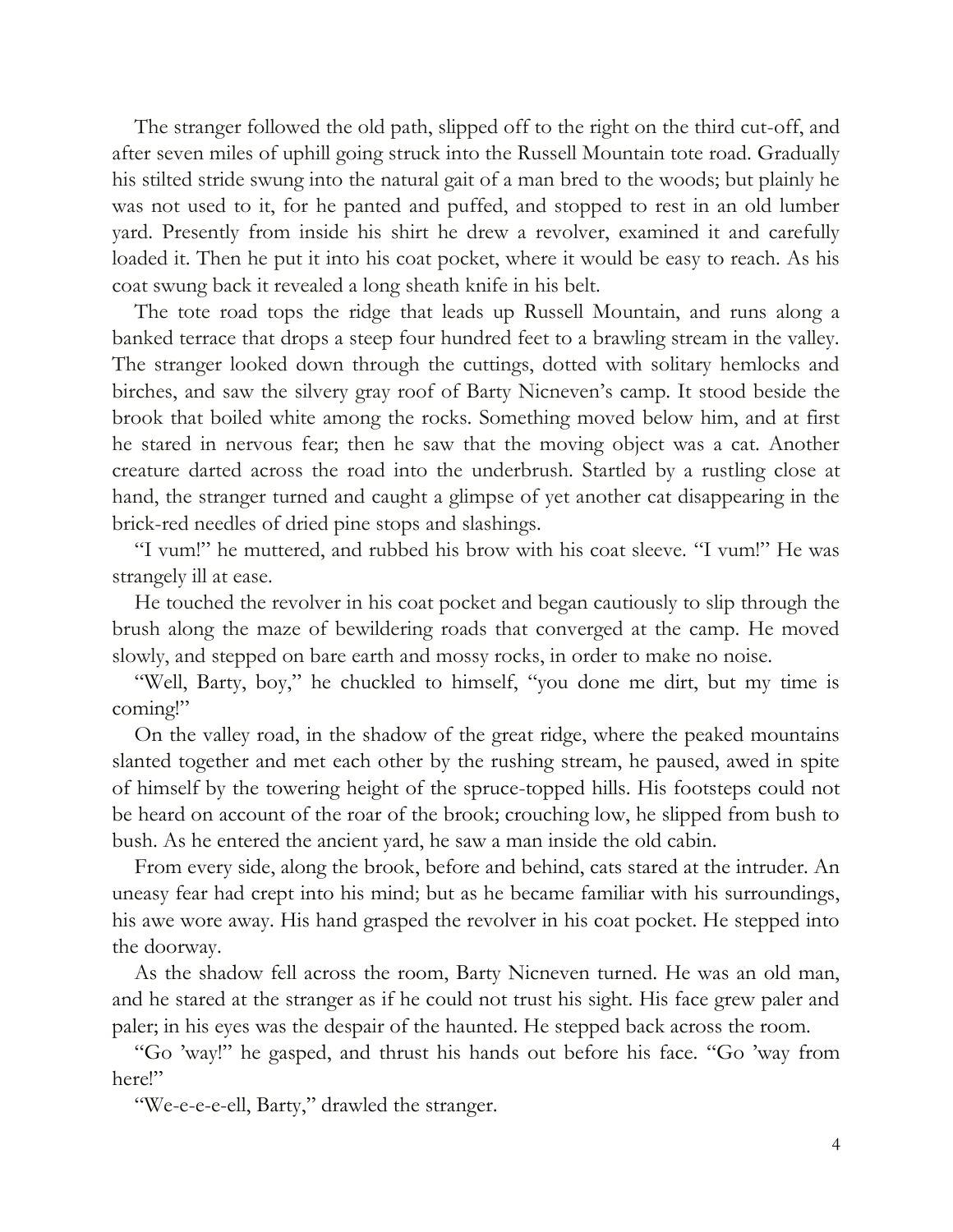"Glad to see me, ain't you, Barty, like I knew you'd be?" Barty leaned against the rough wall. A cruel grin twisted the stranger's lips.

"We-e-ell, Barty," the stranger chuckled, "it's a long time ago we parted. Yes, a good score of years have gone by since then." The stranger's voice suddenly barked hoarse like the snarl of a cornered dog. "You was on the up side *then.* You swore away my freedom for twenty long years—you told all you knew, you sniveling sneak. There was you, and there was the lawyers, and there was the jury and all the people. Says the lawyer, 'Who set fire to Long Jim's cabin?' Says Barty, 'Joe Labouche,' and not another soul in all the world knew of it. You done me dirt! But you'll remember I said I'd come to find you out—*and here* I *am!"*

Barty spoke: " 'Twas gospel truth,—you done it,—you set fire to Long Jim's cabin, and him inside asleep at the time. Maybe you don't remember that? It's not healthy to lie to the judge with all the people round listenin' to the story you tell. Go 'way and leave me be, Joe Labouche!"

"So-o-o-o-o! You could have turned the tables easy enough if you had wanted to; but you swore me into prison, into the black hole of a prison at Thomaston, and there have I been for twenty years. We-e-ell, Barty, that was a long time ago, and now—"

Barty's fingers closed on a stick of cordwood.

"No-o-o ye don't, Barty." Joe Labouche slowly leveled his revolver, and the old man drew back into the farthest corner of the cabin.

"Ye-o-oh!" Joe Labouche laughed uproariously. "I'll shoot your toes off, and then I'll shoot your fingers off, and then I'll shoot your feet so ye can't run, and then I'll lock the cabin door. You'll remember .Long Jim perhaps—and how the flames danced all red and angry, and how the smoke crawled round him and over him till Barty came and pulled him out, him that done me dirt. A-h-h-h, there'll be no one to pull Barty out. Some day a man'll come here and find a black hole in the ground and the cats all gone."

When Joe Labouche said "cats," Barty ran his fingers through his beard and stared strangely at the fierce figure in the door. A crafty light glinted in his blue eyes. Apparently overcome by fear he sank back into the corner with a wild wailing cry, so that the stranger first jumped and then laughed.

Something brushed by Labouche's feet. Again, it happened, and again—swift, silent bodies that moved like darting shadows slipped into the room. A great tomcat leaped lightly to the window sill and paused, with twitching tail. A yowl that made Joe Labouche's flesh creep rose in the yard. From the bunk a lithe, fierce creature spat at the intruder. Joe Labouche started. Leaping forms that grazed his legs as they flashed through the door, were filling the cabin. The rank smell of many cats stung Joe Labouche's nostrils, and he fingered his revolver nervously. Again Barty Nicneven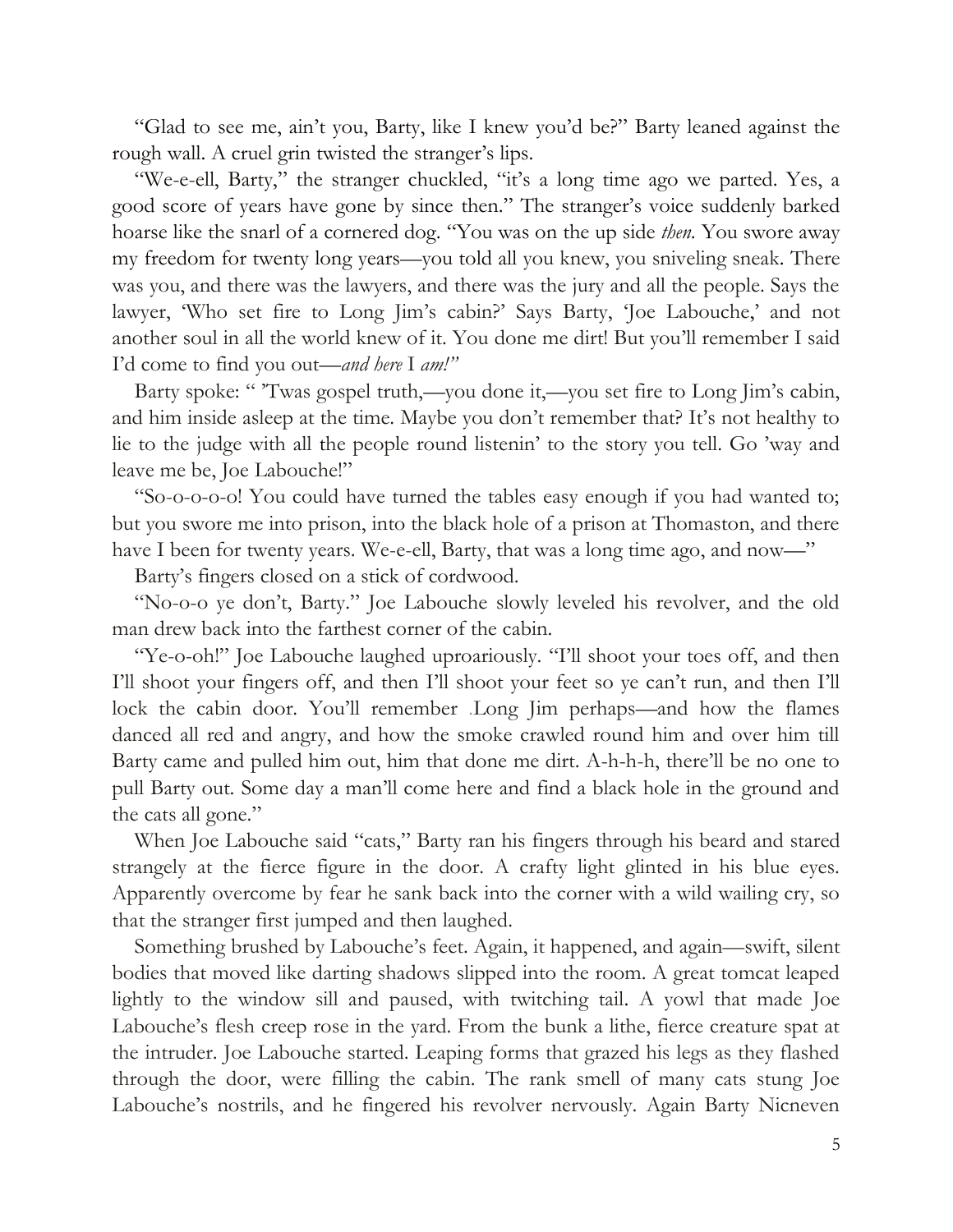uttered that wailing cry, and still cats came pouring in from the surrounding woods. They streamed down the hill; they swarmed to the cabin roof; they spat, and snarled, and yowled, and scratched. Their backs were bent like bows; their tails were swelled to huge brushes. Barty Nicneven was still crouching in the corner, a poor old man, but to Joe Labouche he seemed a magician of terrible power.

Joe Labouche brandished his revolver wildly. He glared at Barty in a frenzy of fear and shook his fist at the multitude of moving furry forms. "Take 'em off," he yelled, "take 'em away!"

The light of hope was in Barty Nicneven's eyes. With a quick motion he flung a stick of cordwood at Joe Labouche and at the same time gave a hiss between his teeth—a weird sound that seemed to fill with ferocity everyone of the swarming cats. Then the old man jumped forward, ducked, dodged, and swung round Joe Labouche's leveled revolver.

Barty's move threw the room into a tumult. Joe Labouche fired and missed. Turning frantically in the narrow space, he unconsciously drove the cats up into the closed end of the cabin. They had come in answer to the call that always had foretold food. They were wild and ferocious, yet, in spite of their spitting and snarls, they might not have made an attack had not Joe Labouche, wheeling clumsily, stepped on the paw of a lean Maltese. A scream of feline agony shrilled loud and the animal leaped straight at the Frenchman's face. Instantly the tomcat in the window sprang for Labouche's throat; a tawny creature ran up his back. All at once he was buried under an avalanche of cats; He yelled frantically, fired his revolver, and hurled it from him in a vain attempt to brush off the biting, scratching beasts. He flung himself on the floor and rolled over and over, howling piteously. He was buried from sight by the cats.

Barty snatched up the revolver and leaped into the midst of the fray. Flinging aside the cats, he caught Joe Labouche by the collar and dragged him toward a little cupboard behind the bunk. All the time the cats tore at the prostrate man, who was utterly benumbed by fright and pain. Pulling the cats away, Barty thrust Labouche into the little closet and slammed the door. Then he sat down on a low bench and began to fondle his wild pets.

Presently a low, pleading voice came from the cupboard. "Barty, *Barty!* What be you goin' to do?"

The old man said nothing.

"Barty," called the voice again, "tell me what be you goin' to do?" In the long hush that followed the only sound was the low humming noise made by purring cats.

Barty made no reply.